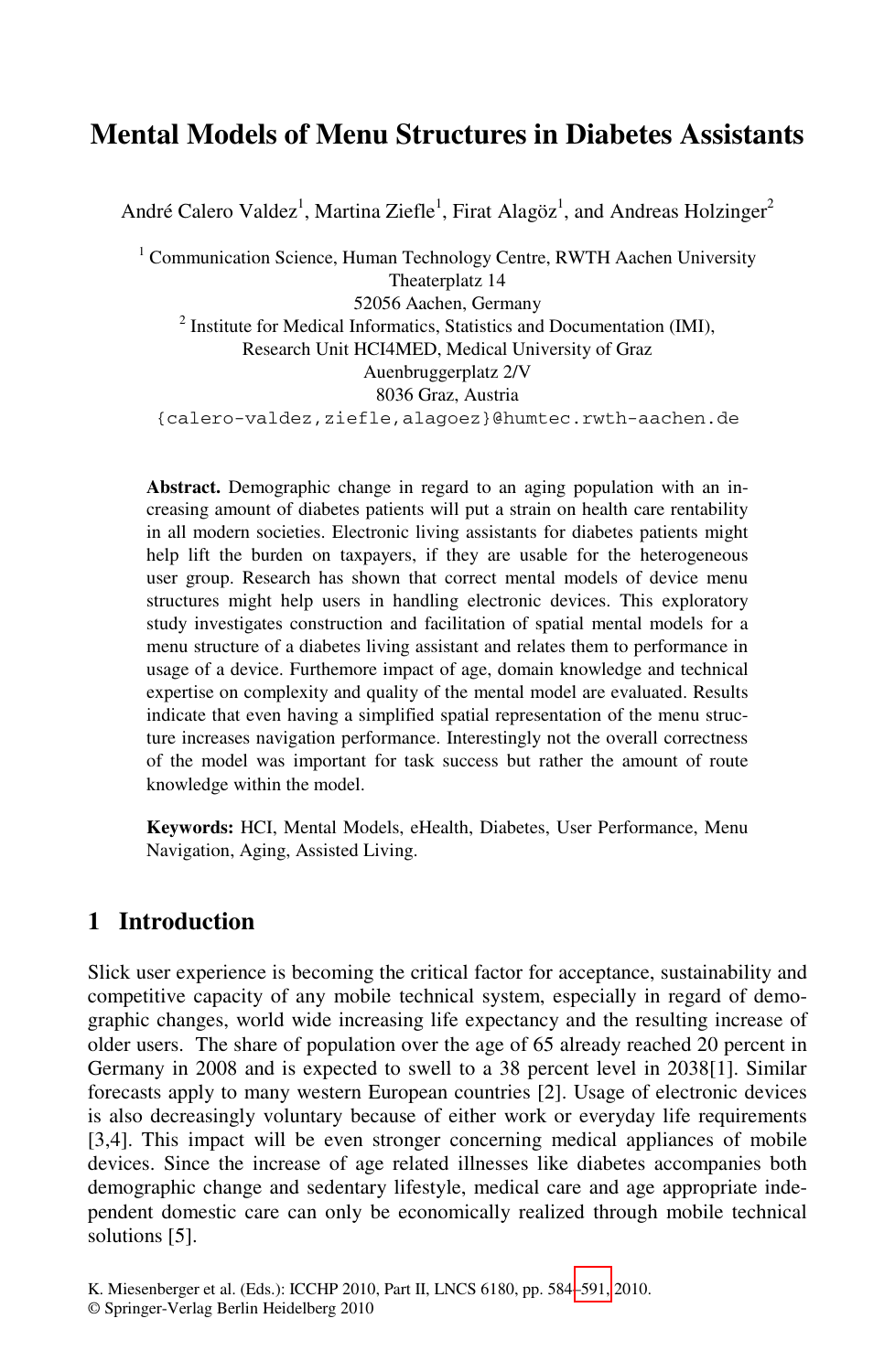It is a central claim that mobile devices are designed to be in line with users' specificity and diversity. However, the intelligent interface design of mobile devices, which meets the demands and abilities of especially older users, is an extremely sophisticated task. Aging itself represents a highly complex process. Not all users age in the same way, and the onset of aging processes as well as the consequences show considerable differences across humans. Design approaches should therefore take the user-perspective seriously [6-9]. This includes that adults' behavior with current technical devices is carefully studied and also, that user abilities are identified, which affect the interaction with interactive computing devices.

The miniaturization of small screen devices may also contribute to usability shortcomings. Beyond handling and visibility problems, the restricted screen space allows only little information to be displayed at a time. By this, memory load is increased. In addition, orientation in the menu is complicated, because users do not experience how the menu might be "spatially" structured and how the functions are arranged [10-15]. In hierarchically structured menus disorientation occurs when complexity is high with respect to the depth and breadth of menu levels [12, 16, 17].

Earlier research has shown that having a suitable mental model increases usage perfomance of such devices [11, 18]. The concept of mental models stems from cognitive psychology and is defined as users' internal representation of how systems work and how they are structured [19]. Mental models are assumed to be formed through increasing expertise with the system, combining knowledge of prior experience, cognitive schemata, and problem-solving strategies [20]. Since aging decreases mental processing speed and is accompanied by declines in spatial capability (e.g. mental rotation ability) construction of a spatial mental model could be hampered.

However, it was found that age-related decreases could be compensated by expertise [21, 22]. Thus, performance of older adults can be just as good as that of younger adults when they can rely on elaborated domain-specific knowledge or prior exposure to similar technology.

This study aims to find determining factors of older adults in mental model construction. For this purpose factors such as age, expertise with technology, mobile phone expertise, domain knowledge (in the field of diabetes) were examined as mediating variables on construction of mental models of a diabetes living assistant.

#### **2 Method**

In this exploratory study 23 adults were asked to perform five tasks on a simulated diabetes living assistant. Before starting the device, participants were surveyed about their technical expertise in regard to everyday technology (i.e. computers, VCRs, GPS navigation systems, etc.), mobile phones and medical technology. Additionally domain knowledge of diabetes was assessed. After the trials participants were asked to lay out a spatial representation of the diabetes living assistant using screenshots of the program. After this card sorting tasks, participants were asked to shortly comment on their mental models.

Mental models were then grouped into four types (no model  $= 0$ , linear  $= 1$ , hierar $chical = 2$ , spatial map  $= 3$ ) regarding their complexity and in regard of their facilitation of spatial ordering cues in the diabetes living assistant. This can be seen as survey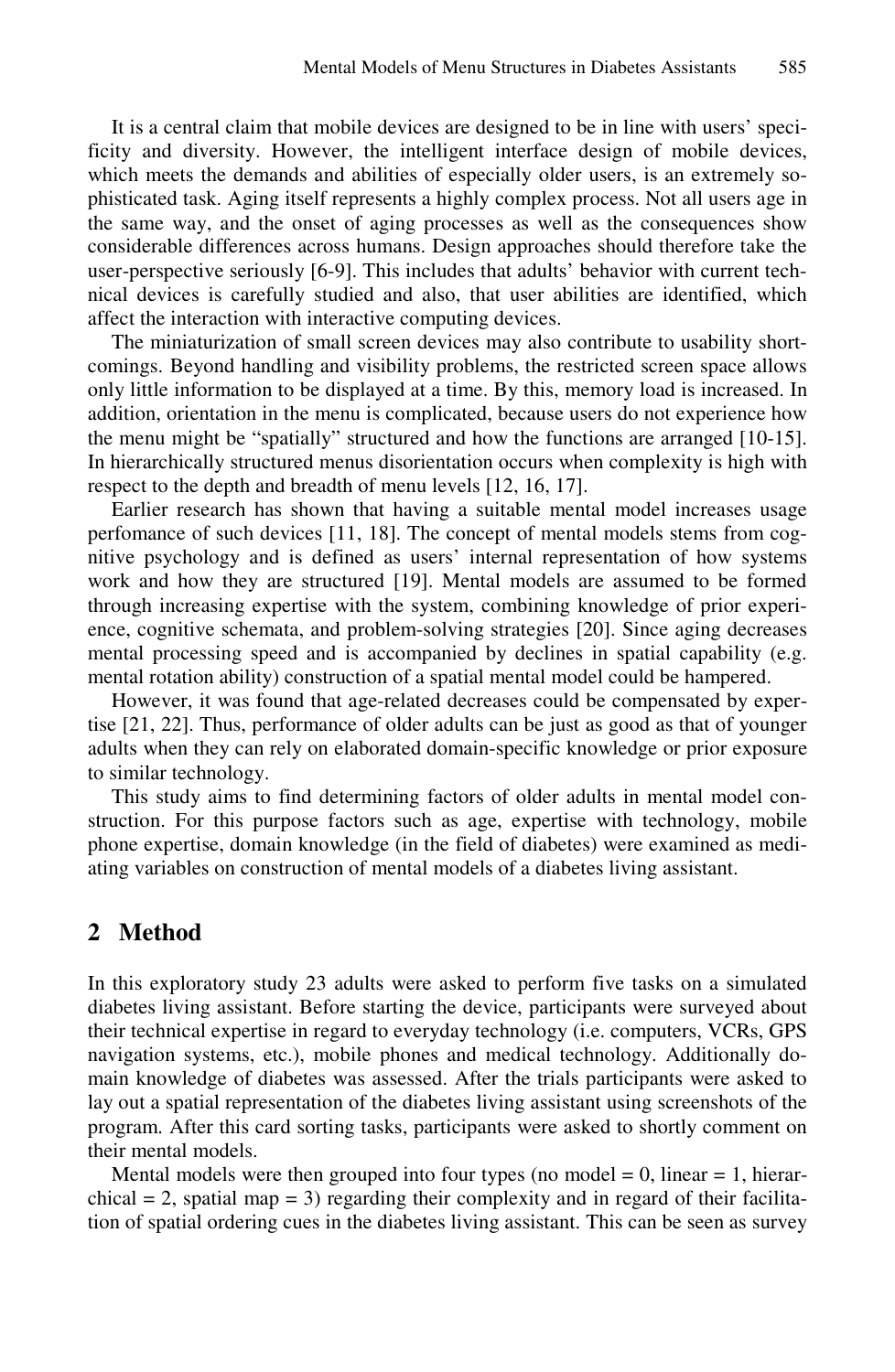knowledge of the model. Furthermore models where also scored in regard to the expressiveness in route and landmark knowledge [23]. Route knowledge will be rated higher, if the relative distance of two nodes reflects the amount of navigational steps between these nodes. Landmark knowledge is seen as the relative spatial ordering of two screens to each other. A model's accuracy (or quality) is the sum of survey, route and landmark knowledge of the model. Higher score reflects a better incorporation of this knowledge into the model. In order to verify impacts of a constructed model, performance data of the five tasks was related to both type and accuracy of the mental model.

Performance data in this case are effectiveness (percentage of successfully solved tasks) and efficiency. Efficiency measures are the required time for solving tasks, the amount of navigational detour steps and the navigation pace.



**Fig. 1.** Linear Model (top left) Hierarchical Model (right) and Spatial Map Model (bottom left)

### **2.1 Participants**

A total of twenty-three adults volunteered to take part in this study. Among those, were seven young adults ( $M = 27.4$  years;  $SD = 2.6$ ; range:  $25 - 33$  years), seven medium aged adults ( $M = 51.3$  years;  $SD = 8.3$ ; range:  $41 - 59$  years) and nine older adults ( $M = 67.9$  years;  $SD = 7.8$ ; range:  $61 - 87$  years). The younger participants were mostly university students of different academic fields. Medium aged and older adults were reached by advertisement in local newspapers and through an exhibition on a local public diabetes convention and covered a broad range of professions and educational levels.

Twelve participants were non-diabetic adults, who were mostly recruited through their social networks. The eleven diabetic participants split up into a group of five participants diagnosed with Type-1-Diabetes and 6 participants suffering from Type-2-Diabetes.

#### **2.2 The Diabetes Living Assistant**

Our goal is to develop a portable device that supports diabetes patients in their therapy and in their everyday lives. Before dealing with the hardware part of these devices, we wanted to concentrate on the usability of the software. For the user studies, we needed an application that could be run on standard hardware. Furthermore we needed a user interface that could be used without a keyboard, so that it can later be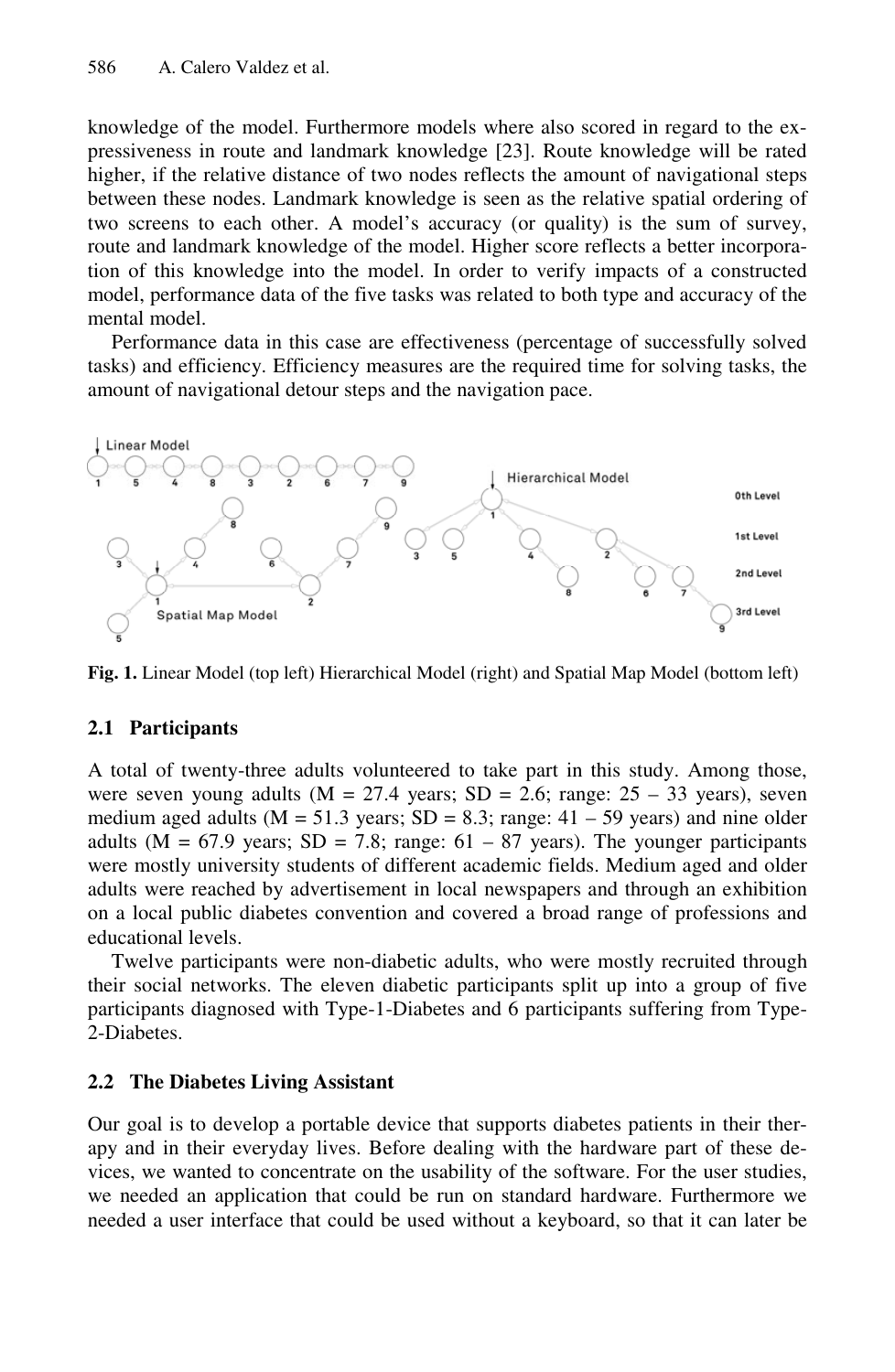used on a touch screen-enabled mobile device. Another constraint was given by our decision to use the Jacareto capture and replay toolkit [22, 24, 25].

Instead of creating a specialized application that is only useful for certain diabetes patients, we decided to include features that are required for the different types of the disease.

We have tried to keep the menu-depth and breadth at a minial level by using a combination of a hierarchical menu and a wizard-like linear structure for data input (see Fig.  $2$  – node 3). The main menu consists of two screens (nodes 1 and 2) with 4 (or 3 respectivly) function keys. In order to improve ease of spatial mapping each function key is placed in one corner of the screen, to suggest a spatial placement of the feature behind the function.

The diabetes living assistant was simulated as a software solution on a PC connected to a touch screen, which was masked with an opaque paper cutout to create a device like feel.



**Fig. 2.** Simplified Navigational Map of the Diabetes Living Assistant (left), Layout of Printed Screenshots (with a number overlay) as a Spatial Map (right)

## **3 Results**

Results of this study were analyzed by one-way ANOVA, bivariate correlations, multivariate analysis of variance and univariate analysis of covariance with a level of significance set at 5%.

#### **3.1 Did Participants Elicit the Model of the Programm Correctly?**

Participants showed four different general types of mental maps. Only three older users were completely unable to arrange any model at all. Four users ordered the screens into a linear model, six into a hierarchical and eleven users arranged a spatial map as a mental model (see Table 1).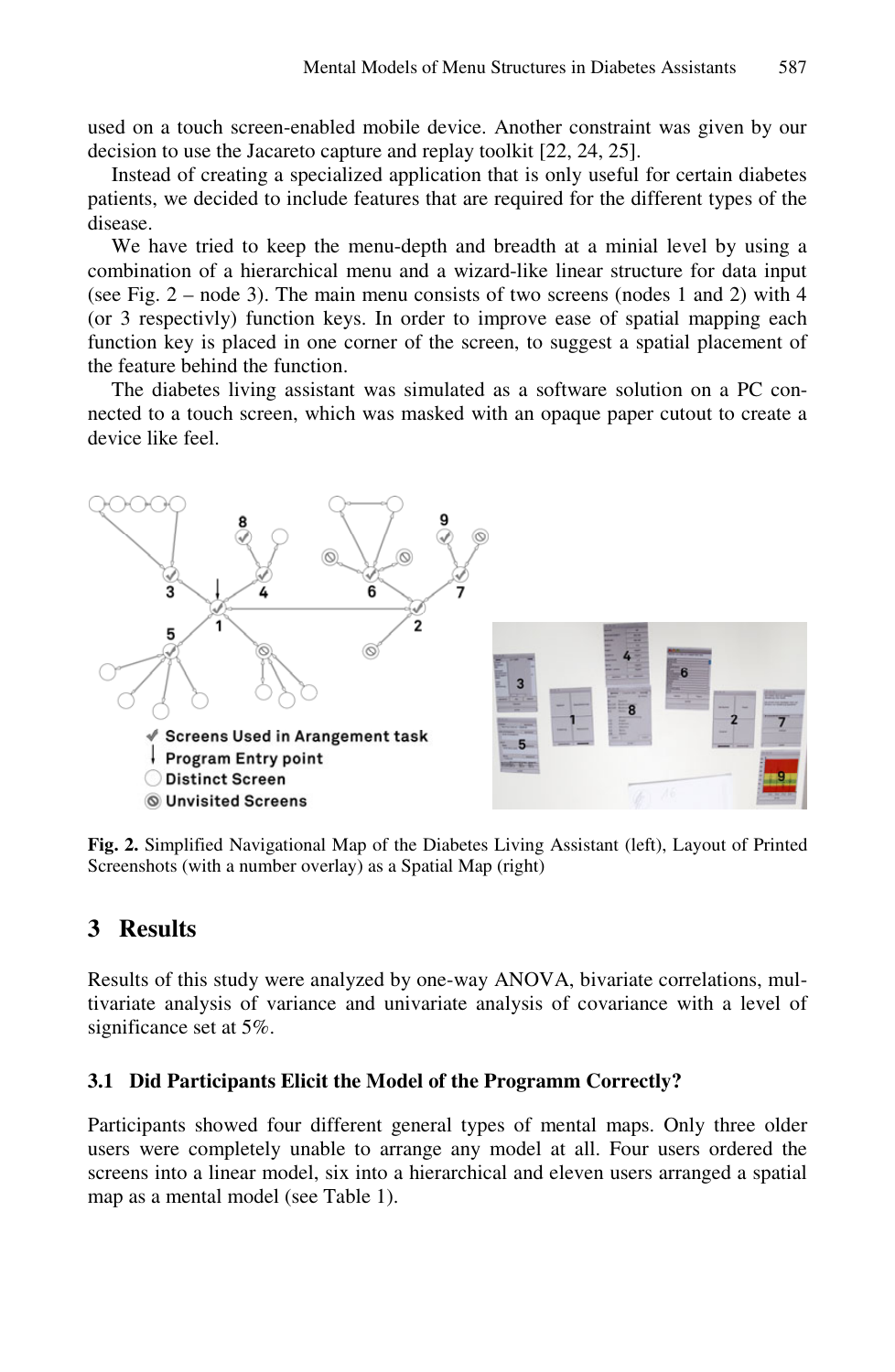|             | No Model | Linear Model | Hierarchy Model | Map Model |
|-------------|----------|--------------|-----------------|-----------|
| Age 25-33   |          |              |                 |           |
| Age $41-59$ |          |              |                 |           |
| Age 60-87   |          |              |                 |           |

**Table 1.** Distribution of Models in Regard to Age Group, ordered from left to right in increasing complexity

Correlation analyses show that age is highly significantly correlated with the complexity of the selected mental model ( $r = -0.566$ ) as well as with the quality of the arranged model of the user  $(r = -0.467)$ . The quality of the arranged model is also significantly correlated to the users experience with mobile phones ( $r = -0.430$ ). Interestingly no significant correlation was found between complexity and quality of model with other technical expertise or domain knowledge.

### **3.2 How Did Personal Factors Impact Performance?**

Age and expertise with technology show a significant correlation with performance measures in analyses. Younger age is highly correlated with better effectiveness (r = - 0.664) and efficiency. Younger users need less total steps  $(r = 0.616)$ , make less navigation errors ( $r = 0.472$ ) and have a faster navigation pace ( $r = 0.693$ ). Expertise with technology is mostly correlated with effectiveness  $(r = -0.449)$  such that users with better expertise are more effective than users that are more inexperienced. This correlation does only affect one efficiency measurement significantly (i.e. total time  $r =$ 0.476), which also shows that higher expertise is related with better performance.

### **3.3 Did Participants with More Acurate Models Perform Better?**

Correlation analyses show that, having a general correct assumption of the complexity of the underlying spatial model of the program, is significantly correlated with task effectiveness ( $r = 0.496$ ) and the navigational pace ( $r = -0.453$ , lower value is faster speed) in the menu of the device. The accuracy of the model only significantly correlates to the overall task effectiveness  $(r = 0.473)$ .



**Fig. 3.** Comparison of Mental Models in Regard to Complexity (left) and Quality (middle), Mean of Success Rate over Type of Model (right)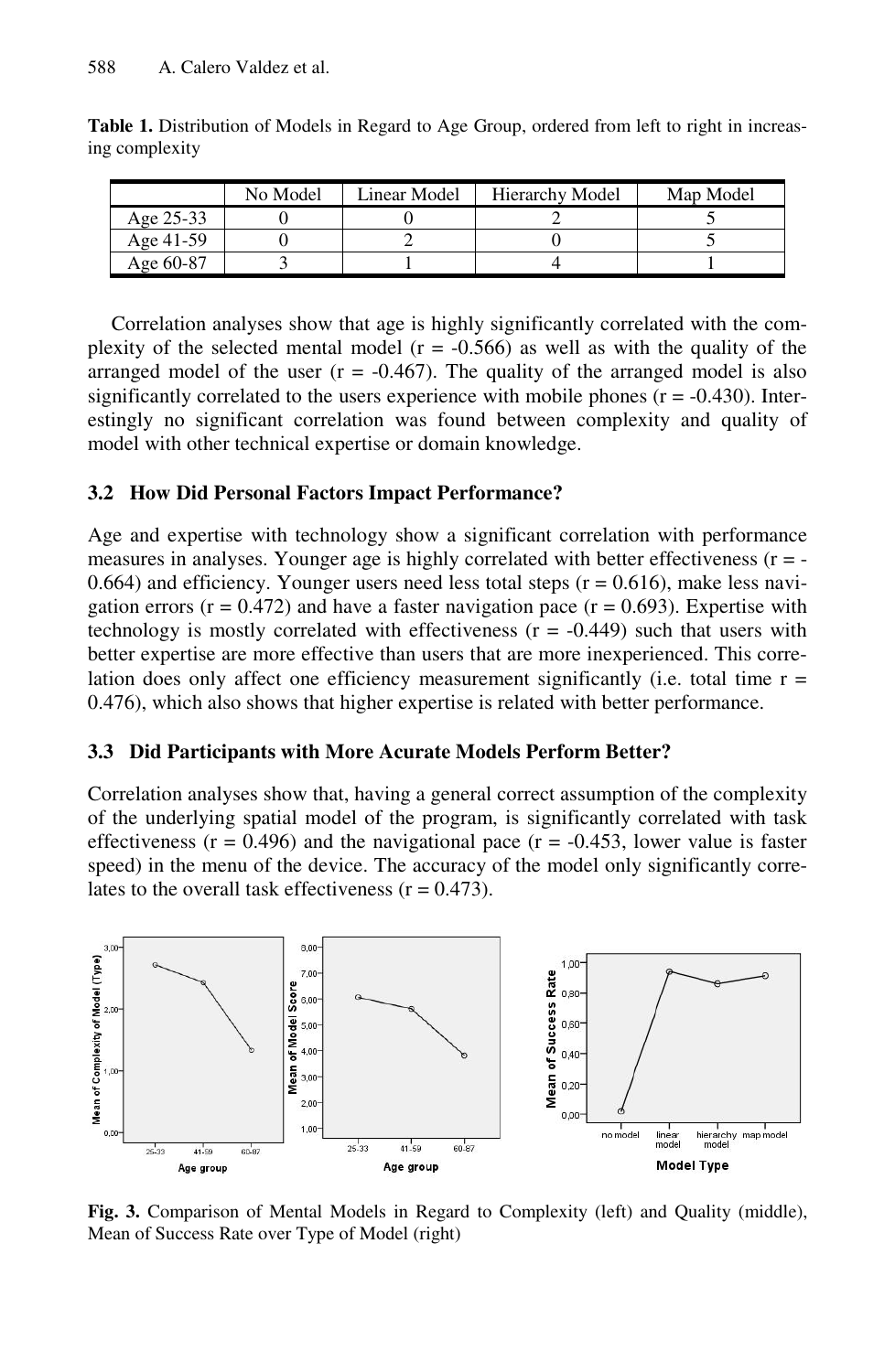Still, one-way ANOVA comparison of means shows that not the type of the model alone can explain performance differences since users with a linear model performed equally well as users with a hierarchical or spatial model (see Figure 3). Linear Regression shows that route knowledge has the biggest impact on performance  $(22\%)$ and outweighs survey knowledge (16%) and landmark knowledge (7%). Users who had a linear mental model incorporated about the same amount of route knowledge into the models as the users with hierarchical models (mean difference 0.166).

#### **4 Discusssion and Conclusion**

Not only do several factors affect performance of users during handling of a small screen device, but the mental model and especially lack thereof can heavily impact whether initial usage of a device is successful or has a propensity for failure. Age and lack of experience with mobile phones decrease the ability to create a correct or useful mental model. Interestingly not the overall correctness of the model was important for task success but rather the amount of route knowledge within the model. Users who arranged a linear model performed equally well as users with hierarchical and spatial map models (see Figure 3). Two possible explanations directly come to mind. Either the users arranged the screens by mapping their model (e.g. by traversing a hierarchy) onto a linear one or they truly created a mental map in a linear fashion.

Two participants with a linear mental model reported during the experiment that there were insufficient printouts of the main menu screens, so they tried to arrange them as good as possible, knowing there were missing connections between some screens and the menu screens. This leads to the assumption that they were not reusing the menu screens (like in a spatial hierarchy) and rather saw them as individual instances of a menu on a timeline based mental model.

Surprisingly, domain knowledge did not significantly impact the quality of the mental model, and as a consequence, the navigation performance. Thus, diabetic users could not profit from their more profound medical knowledge about what to do within a diabetes illness, when navigating through the device menu. In contrast, the expertise with mobile phone showed to have an enormous importance for the formation of a useful mental model.

#### **4.1 Applications of This Study**

The results of this study have shown that not all users might require a prefect mental model in order to operate a diabetes living assistant. Still, having a model at all is crucial to succeeding, corroborating findings of earlier studies [4][13]. Older users that are not familiar with hierarchical menu structures might be unable to elicit such a model from using a program. Since this study was exploratory in nature, results need to be validated with research. As the findings refer to a relatively small group of participants, we have to be cautious to transfer the outcomes to the broad variety of older users. Additionally the quality of specific parts of the mental model should be analyzed in regard to performance of tasks that require only aforementioned parts of the program. Designing a menu structure in a pure linear fashion, or in a way that it can easily be traversed into a linear mental model, could make usage easier for elderly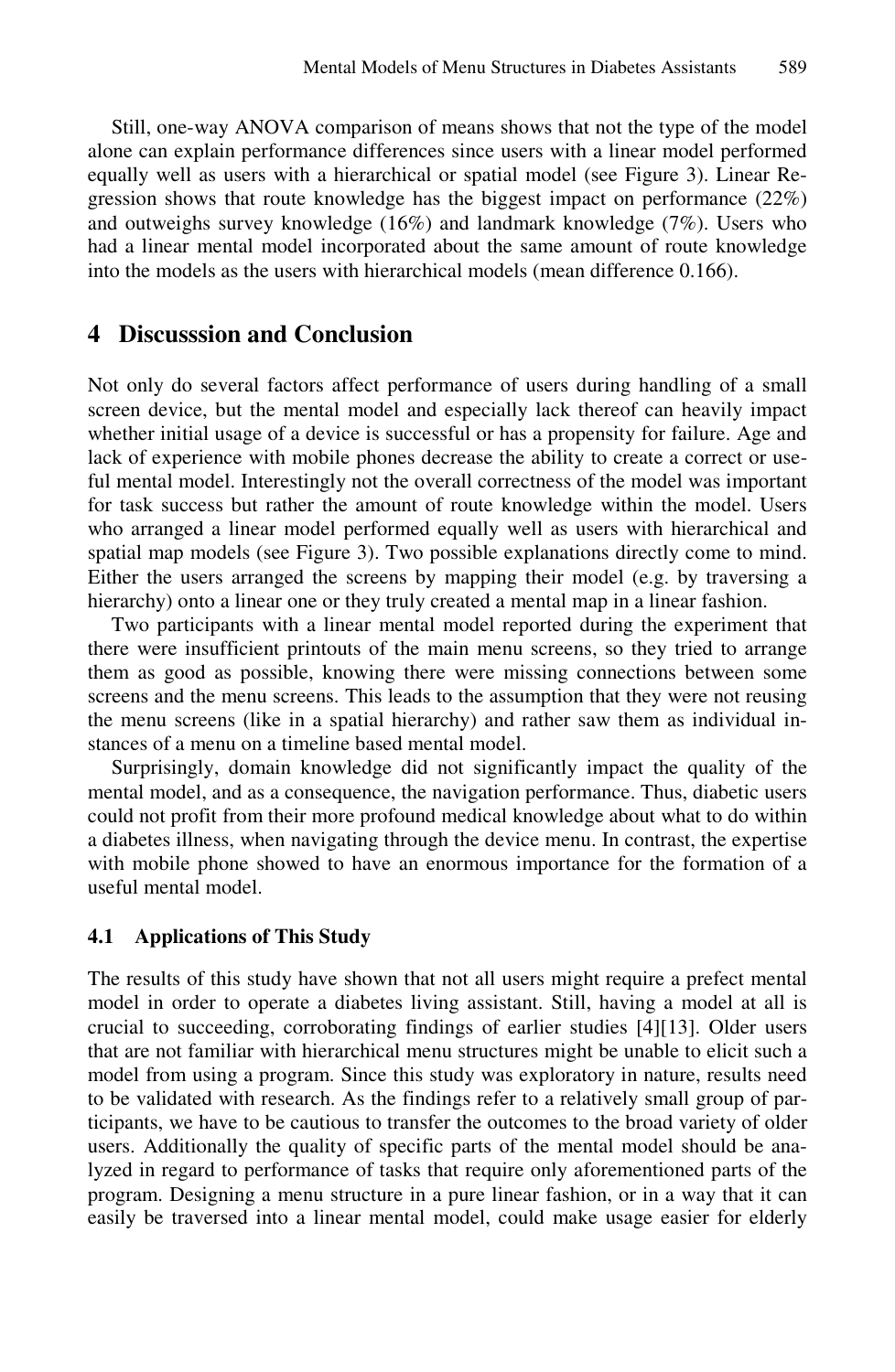patients. Showing a user a spatial overview of the program might also yield increased performance [11][13], due to priming of a mental model.

**Acknowledgments.** This work was funded by RWTH Aachen postgraduate scholarships for students with excellent degrees and by the excellence initiative of the German federal and state governments.

# **References**

- 1. Siebert, H.: Economic Policy for Aging Societies. Springer, Berlin (2002)
- 2. Federal Statistical Office Germany: Germany's population until 2050 11th coordinated population projection, Wiesbaden (2006), http://www.destatis.de/
- 3. Arning, K., Ziefle, M.: Understanding age differences in PDA acceptance and performance. Computers in Human Behaviour 23, 2904–2927 (2007)
- 4. Arning, K., Ziefle, M.: Barriers of information access in Small-Screen-Device applications: The relevance of user characteristics for a transgenerational design. In: Stephanidis, C., Pieper, M. (eds.) ERCIM Ws UI4ALL 2006. LNCS, vol. 4397, pp. 117–136. Springer, Heidelberg (2007)
- 5. Leonhardt, S.: Personal Healthcare Devices. In: Mukherjee, S., et al. (eds.) AmIware: Hardware Technology Drivers of Ambient Intelligence, pp. 349–370. Springer, Dordrecht (2006)
- 6. Holzinger, A.: Usability Engineering for Software Developers. Communications of the ACM 48(1), 71–74 (2005)
- 7. Holzinger, A., Searle, G., Kleinberger, T., Seffah, A., Javahery, H.: Investigating Usability Metrics for the Design and Development of Applications for the Elderly. In: Miesenberger, K., Klaus, J., Zagler, W., Karshmer, A. (eds.) ICCHP 2008. LNCS, vol. 5105, pp. 98–105. Springer, Heidelberg (2008)
- 8. Nischelwitzer, A., Pintoffl, K., Loss, C., Holzinger, A.: Design and Development of a Mobile Medical Application for the Management of Chronic Diseases: Methods of improved Data Input for Older People. In: Holzinger, A. (ed.) USAB 2007. LNCS, vol. 4799, pp. 119–132. Springer, Heidelberg (2007)
- 9. Holzinger, A., Searle, G., Nischelwitzer, A.K.: On some Aspects of Improving Mobile Applications for the Elderly. In: Stephanidis, C. (ed.) HCI 2007. LNCS, vol. 4554, pp. 923–932. Springer, Heidelberg (2007)
- 10. Ziefle, M., Bay, S.: How older adults meet complexity: aging effects on the usability of different mobile phones. Behaviour & Information Technology 24(5), 375–389 (2005)
- 11. Ziefle, M., Bay, S.: How To Overcome Disorientation in Mobile Phone Menus: A Comparison of Two Different Types of Navigation Aids. Human-Computer Interaction 21, 393–433 (2006)
- 12. Lin, D.M.: Age differences in the performance of hypertext perusal. In: Proceedings of the Human Factors and Ergonomics Society 45th Annual Meeting, pp. 211–215. Human Factors Society, Santa Monica (2001)
- 13. Ziefle, M., Bay, S.: Mental Models of a Cellular Phone Menu. Comparing Older and Younger Novice. In: Brewster, S., Dunlop, M. (eds.) Category Theory Applied to Computation and Control. LNCS, pp. 25–37. Springer, Heidelberg (1975)
- 14. Ziefle, M.: Aging and Mobile Displays: Challenges and requirements for age-sensitive electronic information designs. In: Proceedings of the 9th International Conference on Work With Computer Systems, WWCS 2009, Beijing, China (2009)